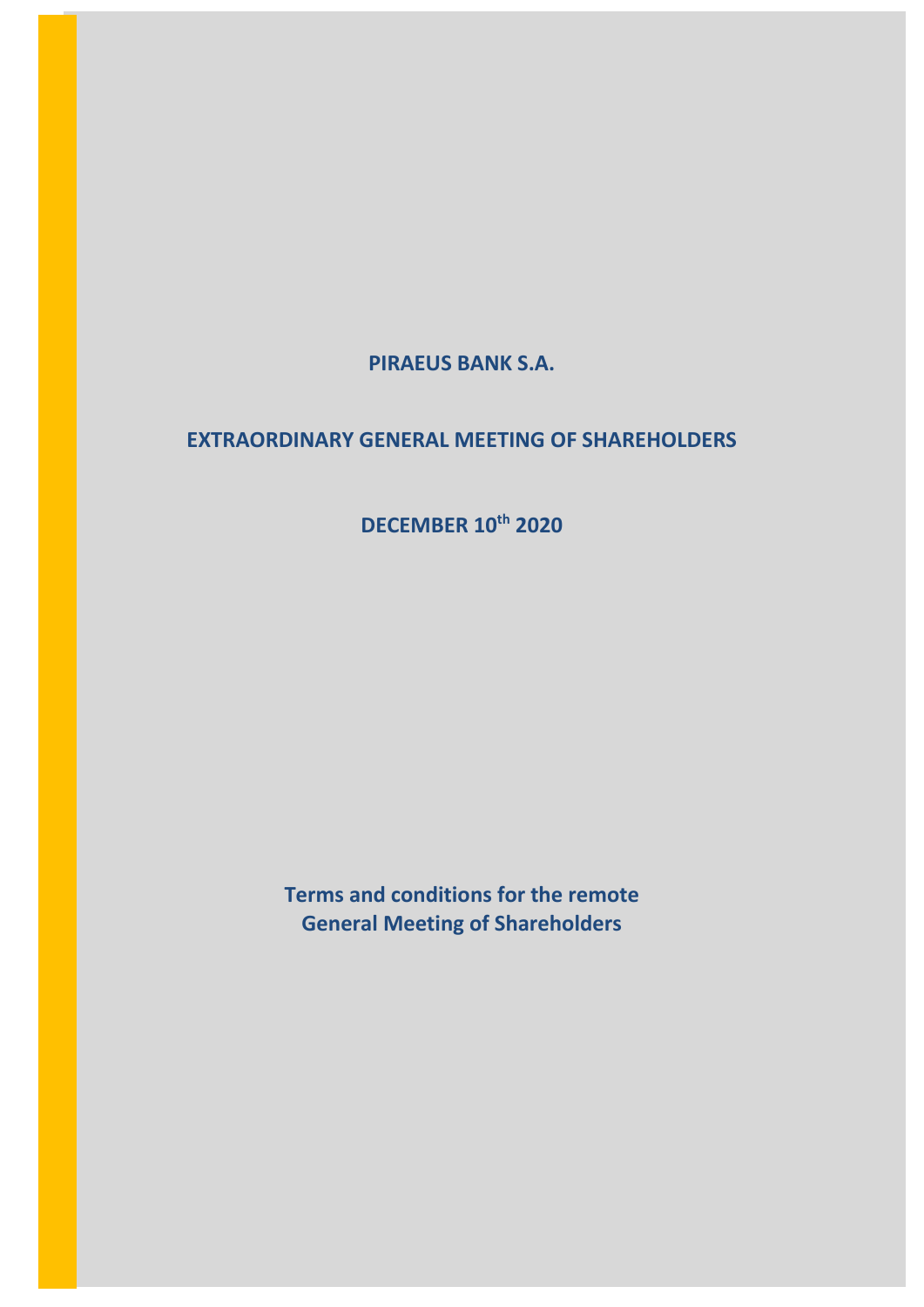The Societé Anonyme under the name "**Piraeus Bank Societe Anonyme"** (the Bank) will hold the Extraordinary General Meeting of Shareholders on 10 December 2020, and a potential Repetitive Meeting on 17 December 2020, remotely in real-time by teleconference without the physical presence of Shareholders. Shareholders of the Bank will participate at the General Meeting exclusively by electronic means.

Participation by Shareholders at the General Meeting is subject to the present terms and conditions for the remote General Meeting (the "Terms for the remote General Meeting"). Capitalized terms used have the meaning as defined in the Appendix to the present.

#### **1. Introductory remarks**

1.1. In order for Shareholders to participate and vote at the General Meeting or at any Repetitive Meeting, it is necessary that they, or their proxies, create and use an electronic account in the Internet Platform that has been developed by the Hellenic Exchanges-Athens Stock Exchange Group to provide remote General Meeting services, in real-time, by teleconference to listed companies on the website [www.athexgroup.gr/AXIAeShareholdersMeeting.](http://www.athexgroup.gr/AXIAeShareholdersMeeting)

1.2. The Internet Platform is provided by "Hellenic Central Securities Depository S.A.", while the WEBEX set of tools / services, provided by Cisco Hellas S.A., is used for the teleconference.

1.3. In order to access the Internet Platform a personal computer, a smartphone type mobile telephone or a tablet is required, with a browser application installed, and internet access.

1.4. In order for a Shareholder or his/her proxy to create an account in the Internet Platform, a valid electronic mail (email) account and a mobile telephone number are required by the shareholder or his/her proxy.

1.5. If, on accessing the Internet Platform the above information entered by the Shareholder does not match the data registered in the Dematerialized Securities System and provided to the Company by the Hellenic Central Securities Depository as part of its services to facilitate shareholder identification for remote general meetings which are provided to listed companies in accordance with Decision No 8 of the BoD of Hellenic Central Securities Depository S.A., "*Services to facilitate shareholder identification in remote general meetings & provision of 2-factor authentication when investors access ATHEXCSD electronic services"*, shareholders must provide or/and update the information above through their Operators, in order to create the account.

1.6. Shareholders that have successfully connected to the Internet Platform will be able to participate at the General Meeting by teleconference in real time via link that will be sent to them by email.

By activating the teleconference application (Cisco WEBEX) via the link at the start of the General Meeting, Shareholders will be able to:

a) follow the proceedings of the General Meeting with electronic or audiovisual means,

b) take the floor and address the General Meeting orally during the General Meeting,

while at the same time, through the Internet Platform they will be able to:

c) vote in real time during the General Meeting on the items of the daily agenda,

d) receive information on the recording of their vote.

1.7. The deadlines, during which the rights of Shareholders can be exercised are included in detail in the Invitation to the General Meeting and in the present Terms for the remote General Meeting.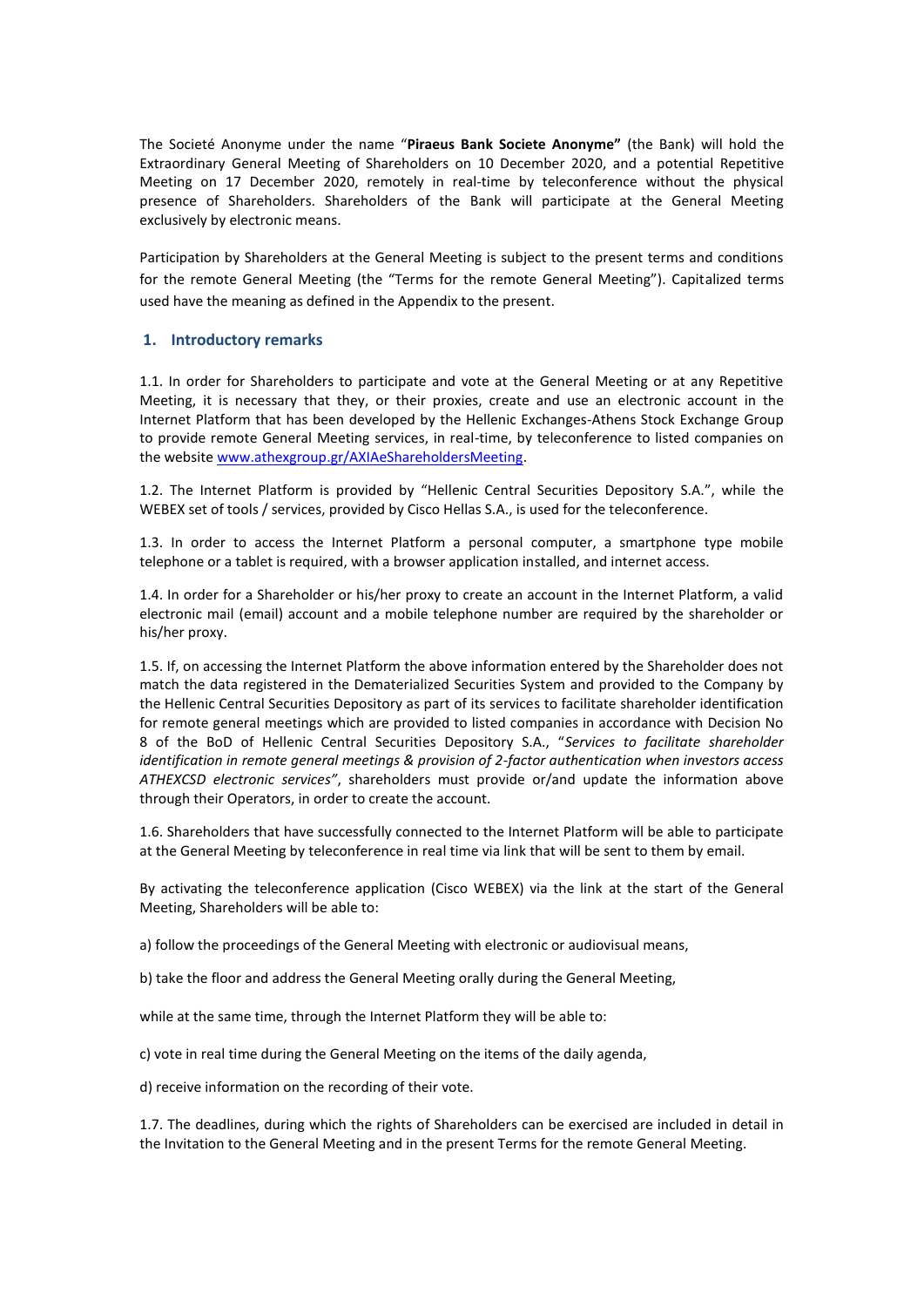1.8. Besides these Terms for the remote General Meeting, the Terms of Use by Third Party Suppliers also apply.

1.9. The Bank reserves the rights at any time to modify, suspend, cancel or limit the mechanisms for the electronic General Meeting and vote when necessary or appropriate for technical or security reasons.

## **2. Technical infrastructure**

2.1. The Bank ensures, insofar as possible, that the technical infrastructure to conduct the remote General Meeting is accurate, secure and accessible to Shareholders with compatible devices. The Bank will cooperate and make use of the services of reliable Third Party Suppliers to provide the technical infrastructure required to conduct the General Meeting.

2.2. Shareholders should know that certain residual risks associated with the technical infrastructure used for the remote General Meetings will always exist. The Bank, through Third Party Suppliers, takes all measures, technical and organization, and makes every possible effort to ensure as much as possible the continuous and uninterrupted of the Internet Platform and the teleconference application, so that the services provided through it are available continuously and uninterruptedly with an acceptable response time without interruption to Shareholders with compatible devices. However, due to the nature of the Internet and web applications, the Bank and the Third Party Suppliers cannot guarantee the absolute completeness, correctness or continuity of their operation and they may not be available to part or all of the Internet, or may respond with interruptions, or, finally, respond in times longer than usual. In cases such as the above, the Bank and the Third Party Suppliers will make every possible effort to restore its operation, however beyond that, the Bank and the Third Party Suppliers cannot be held responsible or become legally accountable for their availability or response time.

2.3. It is recommended that Shareholders take all measures to protect the integrity and security of their information systems, hardware and software, in order to adequately protect the access data and the usage data of the Internet Platform that are stored on the local storage systems of the devices of Shareholders, portable and non-portable. Any failure in Shareholders' systems or connection or usage data leak due to an intrusion by malicious software in the operating systems of Shareholders, does not relieve the latter from their obligations under the present terms, does not constitute force majeure or exceptional condition, nor does it imply any liability of the Bank for any damages suffered by Shareholders. Furthermore, Shareholders are solely responsible for their personal equipment and the required technical means which will allow access to the Internet Platform.

2.4 Shareholders must, prior to the start of the General Meeting, check their connection and ensure that they have access to the Internet Platform and have correctly installed and configured the teleconference application (Cisco WEBEX). The Bank, through Third Party Suppliers, has ensured the timely implementation of the technical infrastructure for the Internet Platform in order to allow Shareholders to control their access and to verify that they can participate substantively in the General Meeting.

A help desk will be available to Shareholders during the General Meeting and as well as for access testing in the Internet Platform, at + 30 210 3366120 or by email at [AXIAeShareholdersMeeting@athexgroup.gr.](mailto:AXIAeShareholdersMeeting@athexgroup.gr)

2.5. Shareholders can notify any failure in the technical infrastructure through the help desk referred to in clause 2.4. Any failure or deficiency in the equipment of Shareholders, software, network infrastructure, servers, connection to the Internet or telephone, video or voice equipment, power outage, any kind of mechanical failure during the General Meeting or similar events, including data security instances (which includes any unauthorized use, piracy, denial-of-service attack, access denial, potential failure, or intrusion that arouses from the theft or illegal interception of a password or a network password or any other attack), which may prevent the remote participation of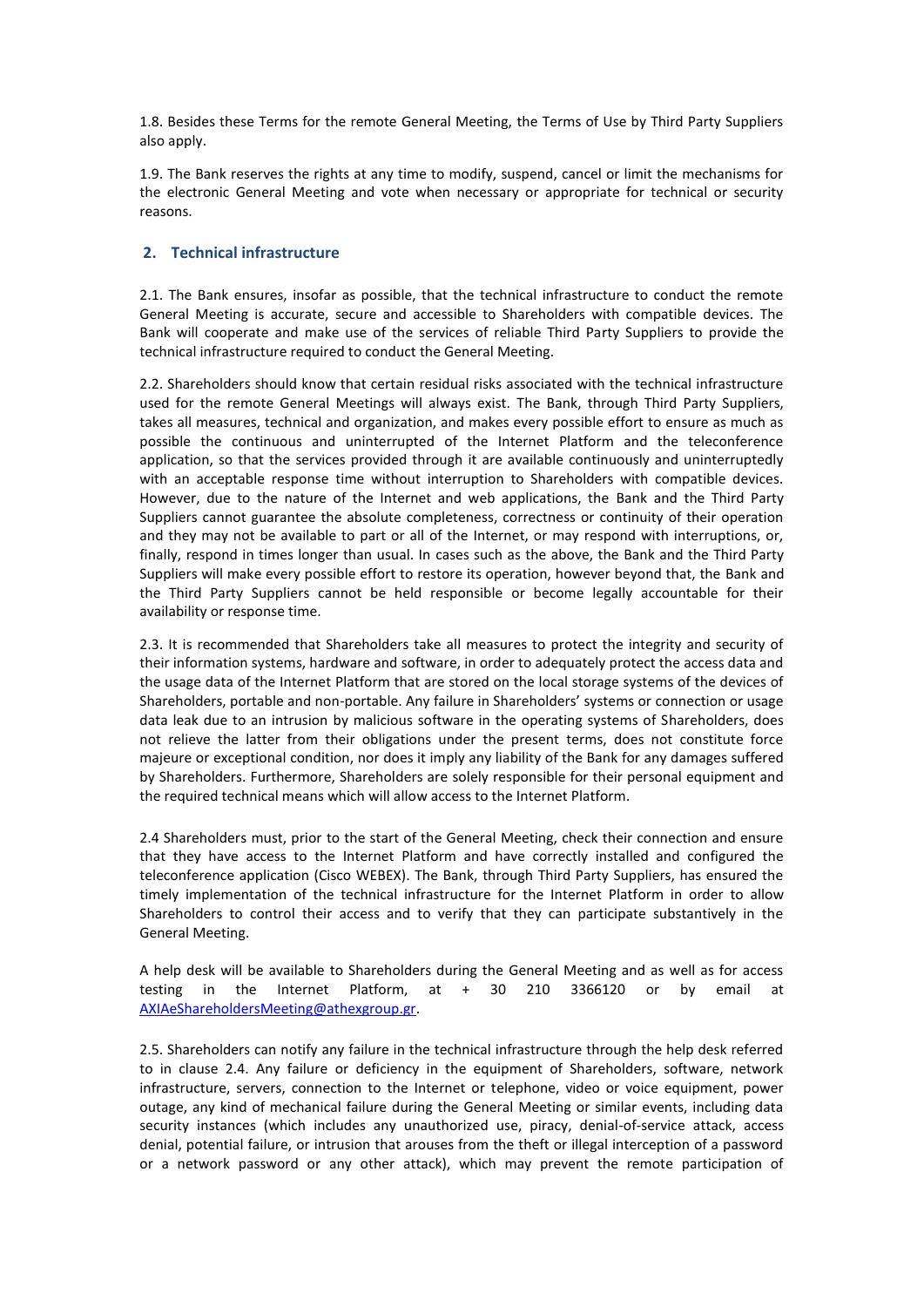Shareholders at the General Meeting, will, in any case, be in the sole responsibility of those Shareholders.

Inability by one or more Shareholders to follow the proceedings and participate at the General Meeting or to vote electronically during (any part) of the General Meeting, does not affect the validity of the General Meeting, or any work carried out therein.

2.6. In the event that during the General Meeting the Chairman of the General Meeting becomes aware of any failure in the technological infrastructure that may have occurred during the General Meeting and which materially impacts the proceedings of the General Meeting, the Chairman of the General Meeting informs Shareholders that are participating at the General Meeting.

The Chairman of the General Meeting may decide, at her absolute discretion, taking into consideration the possible impact in the decision making process at the General Meeting, whether the General Meeting should be postponed or adjourned due to this failure, or to proceed with the proceedings even though some Shareholders may not have the ability to participate and/ or vote and/or follow the General Meeting.

In the event that, at the discretion of the Chairman, the Internet Platform or the teleconference application no longer allows all (or some) Shareholders to follow the proceedings of the General Meeting, to vote electronically during (any part) of the General Meeting and to submit questions, then the Chairman may, at her absolute discretion, continue, adjourn, postpone the General Meeting, change the order of discussion and / or decision on the items of the General Meeting or to proceed with the General Meeting without the ability for some or all of the Shareholders that participate remotely at the General Meeting through the Internet Platform and the teleconference application to follow the proceedings of the Meeting and/ or to vote electronically during (any part) of the General Meeting. The Chairman of the Meeting notifies this decision, to the extent possible, to Shareholders present at the General Meeting.

2.7. If the Chairman of the General Meeting decides to suspend or postpone the General Meeting, as mentioned in clause 2.6, then the whose process that has taken place up to the point of suspension or postponement and any decisions taken on the items of the daily agenda will be valid.

#### **3. Right to participate and vote at the General Meeting**

3.1. The General Meeting is considered to have begun its proceedings with the announcement of the start of the General Meeting by the Chairman of the Meeting to Shareholders.

3.2. Each Shareholder may participate, follow substantively the proceedings of the General Meeting and vote in real-time electronically, provided that he has taken the necessary steps mentioned in the Invitation to the General Meeting to create and use an electronic account in the Internet Platform and clauses 1.1 to 1.6 of the present and in accordance with the instructions provided in the Invitation.

3.3. In order to participate in the General Meeting, Shareholders must connect through the Internet Platform, before the start of the General Meeting and to declare that they intend to participate in the General Meeting. Following the declaration of the intention to participate, Shareholders will receive a personalized information message by electronic mail with the link that must be followed to connect to the teleconference of the General Meeting.

3.4 On the date of the General Meeting, in order to participate in the proceedings Shareholders must connect in a timely fashion through the Internet Platform, at least fifteen minutes (15') before the start time of the General Meeting that has been announced in the Invitation, and to declare the number of voting rights with which they will participate and vote at the General Meeting, and, whether they wish to modify them (to a lower number).

3.5. Shareholders that do not connect to the Internet Platform on time before the start of the General Meeting in accordance with clause 3.4 above and up until the announcement of the start of the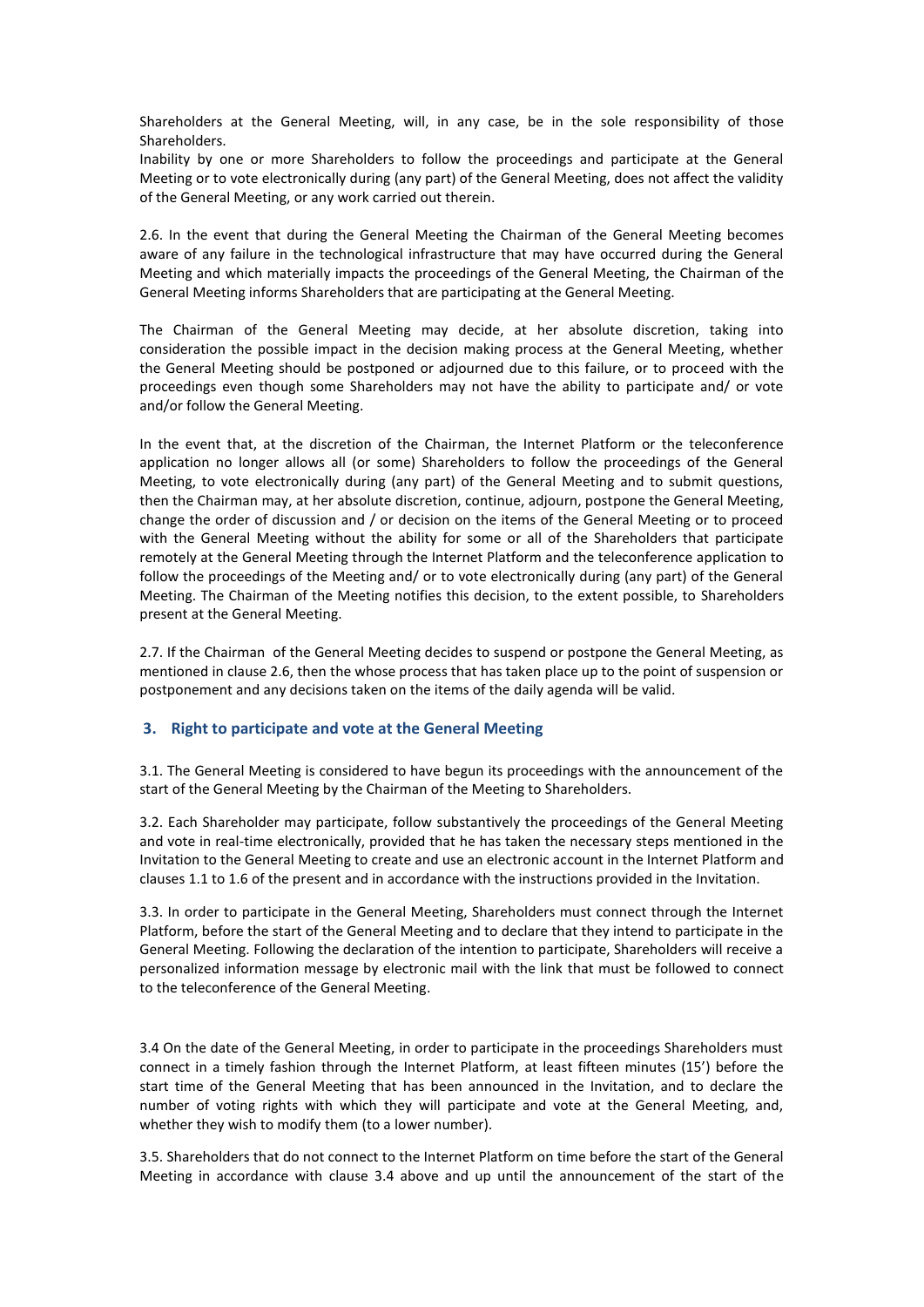proceedings by the Chairman of the General Meeting, will not be counted among the Shareholders present at the General Meeting, they will not be able to exercise the right to vote or to take the floor and submit questions to the General Meeting, and will only be able to follow the live feed of the General Meeting by teleconference.

3.6. Shareholders who have not appointed a proxy or representative by the deadline (i.e. at least 48 hours before the date of the General Meeting), but who, however, have connected on time through the Internet Platform before the start of the General Meeting will, in accordance with clause 3.4, participate at the General Meeting, unless the General Meeting refuses for good reason and justifies its refusal. In that case, they will not be counted among the Shareholders that are present at the General Meeting, and will only be able to follow the live feed of the General Meeting by teleconference.

3.7. Shareholders who have complied with the formalities above and have connected on time through the Internet Platform before the start of the General Meeting: (i) are considered to be present in person at the General Meeting; (ii) are included in the calculation of the quorum of shareholders present or represented at the General Meeting and the calculation of the percentage of the issued share capital of the Bank present or represented at the General Meeting based on the number of voting rights they stated they would exercise in accordance with clause 3.3 above; (iii) will be able to follow with electronic or audiovisual means the proceedings of the General Meeting; (iv) will have the right to vote in real-time during the General Meeting on the items of the daily agenda at the point in time announced by the Chairperson; (v) will be able to take the floor and address the General Meeting orally during the General Meeting; (vi) will receive information on the registration of their vote.

3.8. The names of Shareholders that have been registered as participants in the General Meeting through the Internet Platform will be included in the list of Shareholders that are present at the General Meeting in person or by proxy (if there is one).

3.9. Any early disconnection by Shareholders before the end of the General Meeting does not affect the calculation of the quorum of Shareholders present or represented at the General Meeting for the time they are connected. Shareholders can connect again to the Internet Platform and continue to follow the remainder of the General Meeting and exercise all of their rights to participate and vote electronically.

In all other cases, Shareholders will only be able to follow the live stream of the General Meeting through teleconference.

3.10. Shareholders will be able to vote electronically from the time when the Chairman of the General Meeting announces the start of voting on the items of the daily agenda, following the completion of the proposals and discussion on the items of the daily agenda, and up until the point when the Chairperson of the General Meeting announces the end of voting. The Chairman of the General Meeting may, at her absolute discretion, decide that voting can take place from the start of the General Meeting up until the time when she announces the end of voting.

3.11 For Shareholders that participate in the voting on the items of the General Meeting that takes place before the General Meeting (mail vote), voting on the items of the daily agenda will be possible exclusively and only for the time period indicated in the Invitation to the General Meeting.

Following that time point, it will not be possible for Shareholders to participate in the voting on the items of the daily agenda that takes place before the General Meeting by mail vote. On entering the Internet Platform, Shareholders will declare the number of voting rights with which they wish to participate at the General Meeting and vote, and, if they wish, they can amend that number (to a lower one). Shareholders that vote on time as above can follow the live feed of the General Meeting by teleconference.

3.12. Shareholders that voted on time as above before the General Meeting by mail vote will be able to withdraw it, as follows: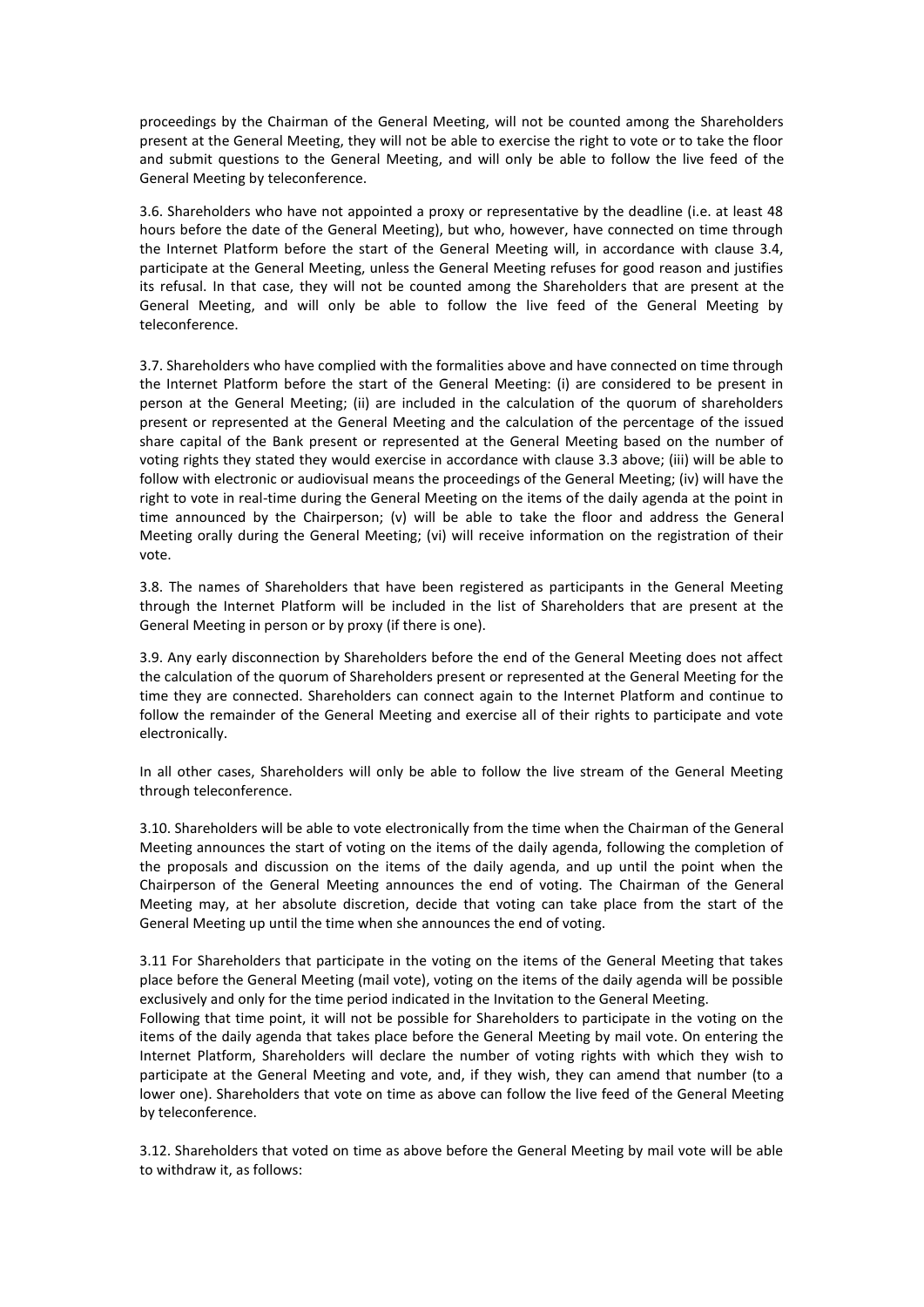a) If they voted before the General Meeting through the Internet Platform, they will be able to withdraw their vote through the Internet Platform, up until the start of the General Meeting.

b) If they voted before the General Meeting by sending to the Bank the "Mail Vote Form", they will be able to withdraw their vote in the same manner in which they submitted it, by 17:00 on 09.12.2020 at the latest

Shareholders above may, if they wish, participate in person at the General Meeting under clauses 1.1 to 1.5 and 3.1 to 3.9 of the present.

### **4. Vote confirmation and voting results**

4.1. Submission of the vote by the Shareholder through the Internet Platform is final and cannot be withdrawn, subject to the conditions in par. a) and b) of clause 3.12.

4.2. Each Shareholder who voted at the General Meeting (including by mail vote) will receive from "Hellenic Central Securities Depository S.A." confirmation of registration of her vote on the items of the daily agenda through the Internet Platform after the end of the General Meeting.

4.3. If during voting the voting rights which were declared for participation at the General Meeting, are not fully exercised by the Shareholder, then, following the end of the General Meeting, he will receive, in accordance with clause 4.2, confirmation by the "Hellenic Central Securities Depository S.A." that the remaining rights were noted as "ABSTAIN".

4.4. After the end of voting on the items of the daily agenda and the vote count, the Chairperson informs Shareholders about the results of the vote.

The results of the vote on the items of the General Meeting will be published on the website of the Bank, in accordance with the law.

#### **5. Communication**

For any questions concerning these Terms for the remote General Meeting, you may contact the Shareholders' Services Department of the Bank by email at [ShareholdersMeeting@piraeusbank.gr](mailto:sharesdept@piraeusbank.gr) or by telephone at +30 210 3739301 and +30 210 3335039 (daily between 09.00 – 17.00).

For any information regarding technical support to Shareholders and their representatives, you may contact the Help Desk by email at AXIAeShareholdersMeeting@athexgroup.gr or by telephone at +30 210 3366.120.